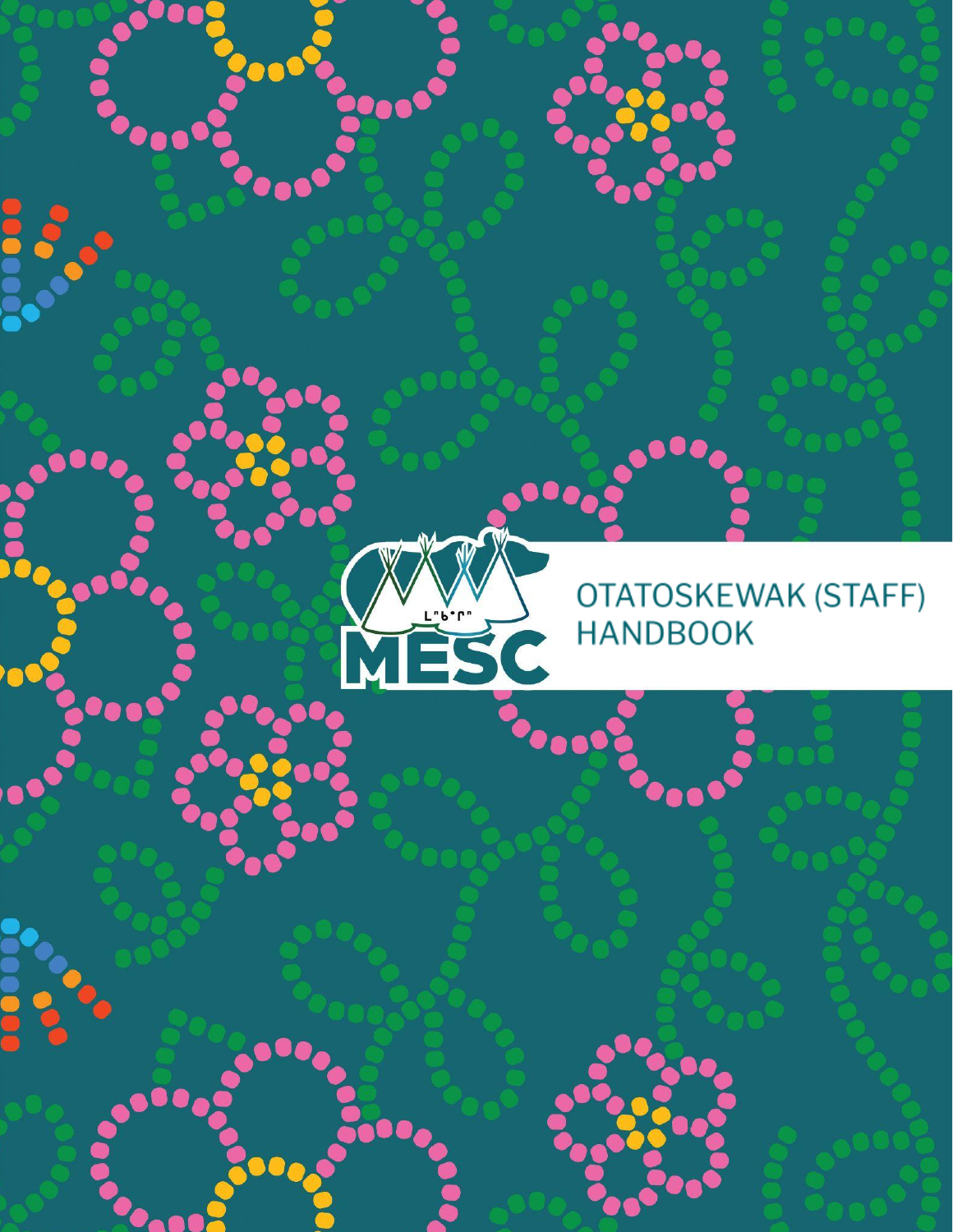# **TABLE OF CONTENTS**

**(All Titles in table of contents and section headings have links)**

<span id="page-1-0"></span>

| 1. GENERAL                                                     | 3              |
|----------------------------------------------------------------|----------------|
| 2. DEFINITIONS                                                 | 3              |
| 3. EMPLOYEE RECORDS AND VERIFICATIONS                          | $\overline{4}$ |
| <b>4. PAY PERIODS</b>                                          | 4              |
| <b>5. BENEFITS AND PENSION</b>                                 | 5              |
| <b>6. VACATION</b>                                             | 6              |
| <b>7. GENERAL HOLIDAYS</b>                                     | 8              |
| 8. PAID LEAVE ENTITLEMENT                                      | 9              |
| 9. UNPAID LEAVE ENTITLEMENT (JOB PROTECTED)                    | 13             |
| <b>10. ENTITLEMENT TIMELINES</b>                               | 17             |
| 11. EMPLOYMENT AGREEMENTS AND ENTITLEMENTS/BENEFITS/PENSION 18 |                |
| <b>12. OVERTIME</b>                                            | 20             |
| 13. ON CALL                                                    | 20             |
| <b>14. HOURS OF WORK</b>                                       | 21             |
| <b>15. DIFFERENTIAL PAY</b>                                    | 21             |
| <b>16. SALARY INCREMENT</b>                                    | 21             |
| <b>17. EVALUATION</b>                                          | 22             |
| <b>18. PROFESSIONALISM</b>                                     | 22             |
| <b>19. ABANDONMENT OF POSITION</b>                             | 22             |
| 20. RESIGNATION/RETIREMENT/TERMINATION                         | 23             |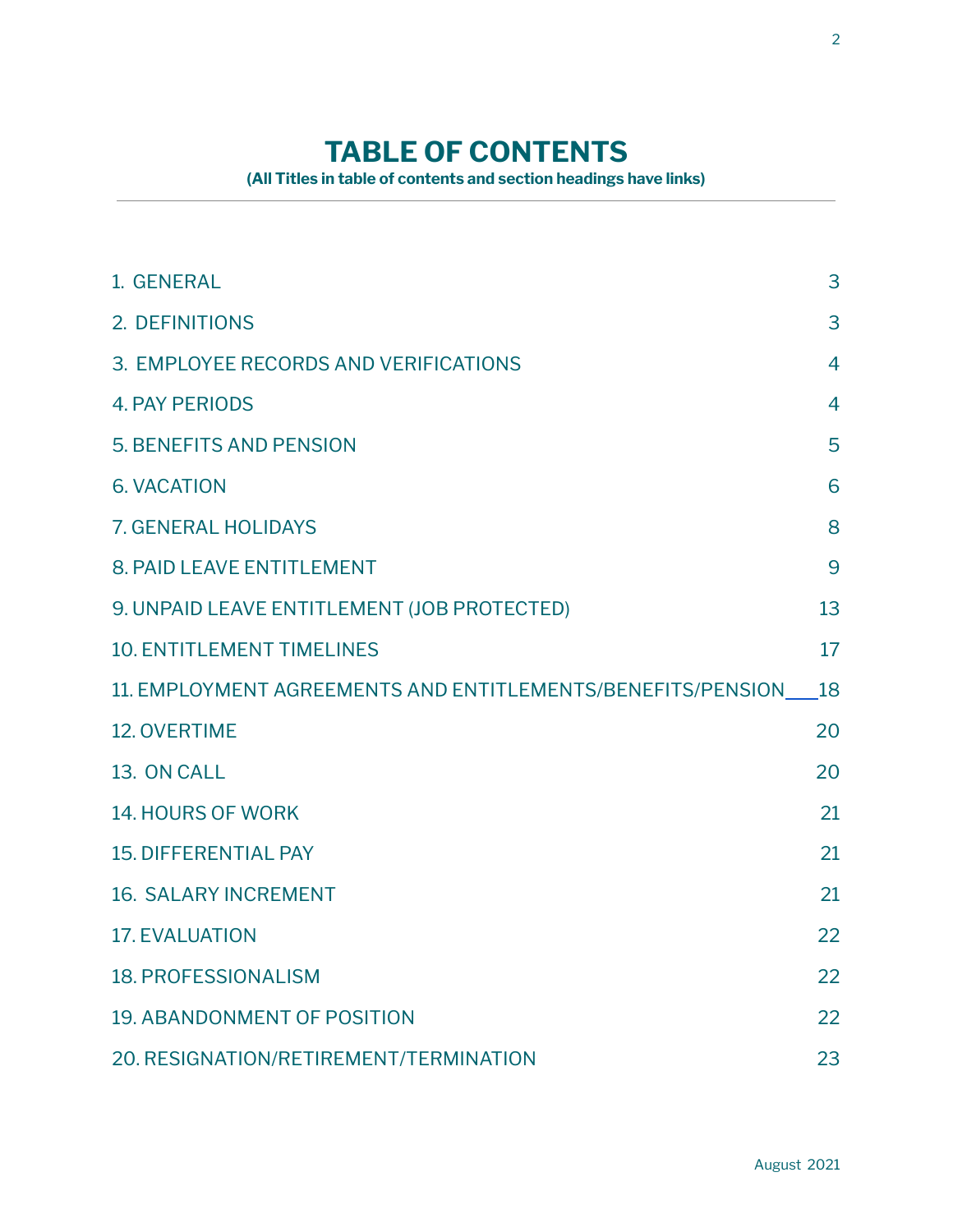# <span id="page-2-0"></span>**1. [GENERAL](#page-1-0)**

The guidelines contained in this employee Handbook apply to all employees of the Maskwacîs Education Schools Commission ("MESC") subject to any express terms contained in any employment agreement between an employee and MESC. In the event of an inconsistency between the terms of any contract of employment and this employee Handbook, the employment agreement shall govern to the extent of such inconsistency.

## <span id="page-2-1"></span>**2. [DEFINITIONS](#page-1-0)**

#### **2.1 Employment Agreements:**

All MESC Employees sign an Employment Agreement with the school district. It is a legally binding agreement and outlines the terms of employment with MESC. The contents of Employment Agreements are followed when there are discrepancies between Employment Agreements and other MESC policies, procedures, documents and files.

#### **2.2 12-month employee:**

A "12-month employee" is defined as an employee who occupies a position designated as a full-time 12-month position, who is rated as full-time for their classification, the existence of which is intended to be of a continuous nature.

#### **2.3 10-month employee:**

A "10-month employee" is defined as an employee who occupies a position designated as a full time 10-month position, rated as full time for their classification, the existence of which is intended to be of a continuous nature.

#### **2.4 Part time employee:**

A part time 12-month employee or a part time 10-month employee is defined as an employee who works on a regular basis for less than the full-time rating for their classification, the existence of which is intended to be of a continuous nature. Part time employees who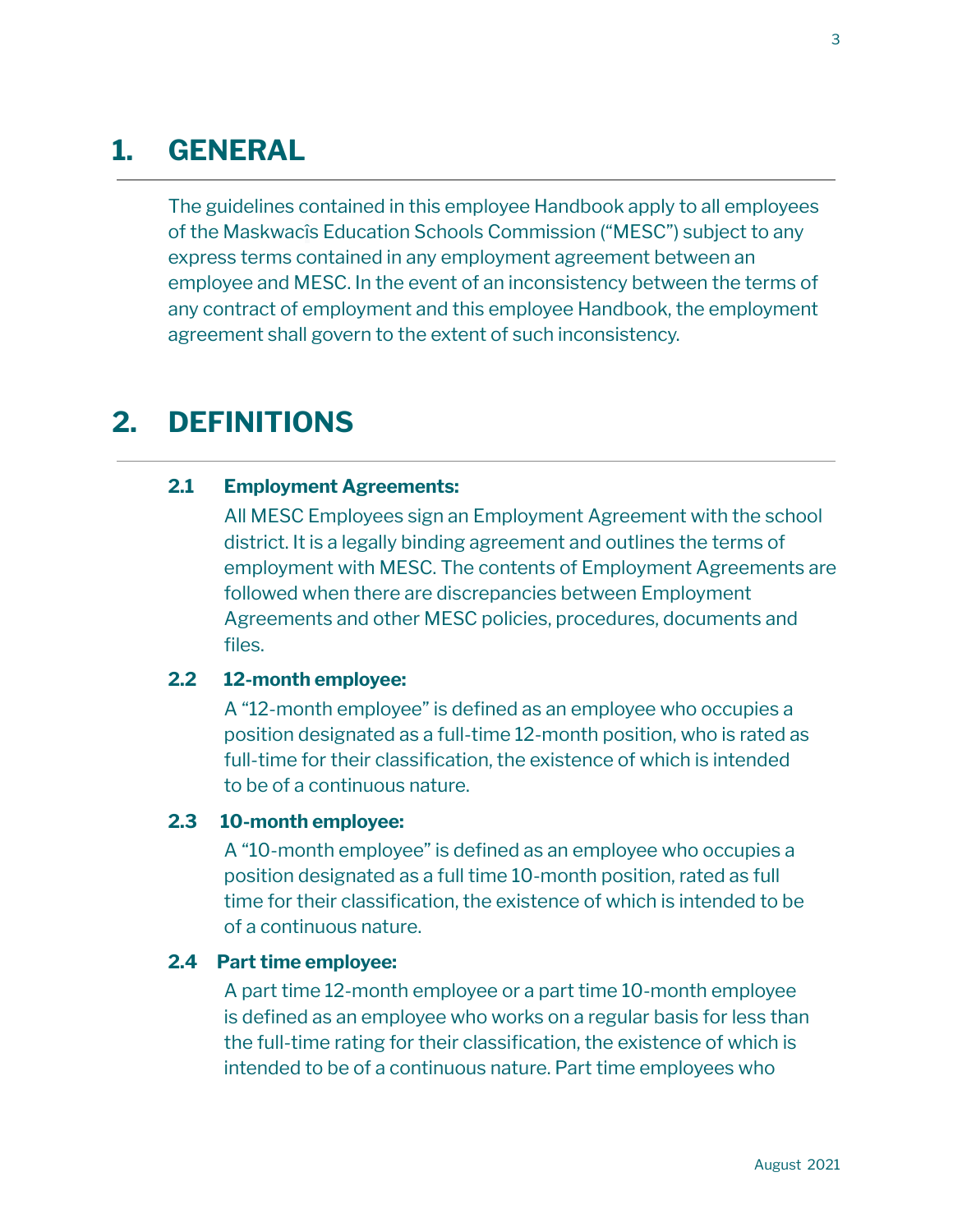work 20 or more hours per week are entitled to participate in the benefits and pension plan.

#### **2.5 Temporary employee:**

A "temporary employee" is any employee who is replacing an existing position for a fixed term. 10 month employees hired after September 30 of the school year are placed on a term contract.

#### **2.6 Casual employee:**

A "casual employee" is an employee who is employed on a day to day basis. Supply teachers fall in this category.

## <span id="page-3-0"></span>**3. EMPLOYEE RECORDS AND [VERIFICATIONS](#page-1-0)**

Retention of and access to employee personnel and payroll records is governed by applicable law. If an employee requires verification of their date of hire, current wage/salary, job position or prior employment history for any reason, the employee must submit a written and signed request to Peoples Services.

Employees must immediately notify PeoplesServices of any changes to address, telephone number, number and names of dependents, emergency contact information or any other changes in the information retained on file.

## <span id="page-3-1"></span>**4. PAY [PERIODS](#page-1-0)**

Employees shall be paid on a bi-weekly pay period schedule as determined by MESC.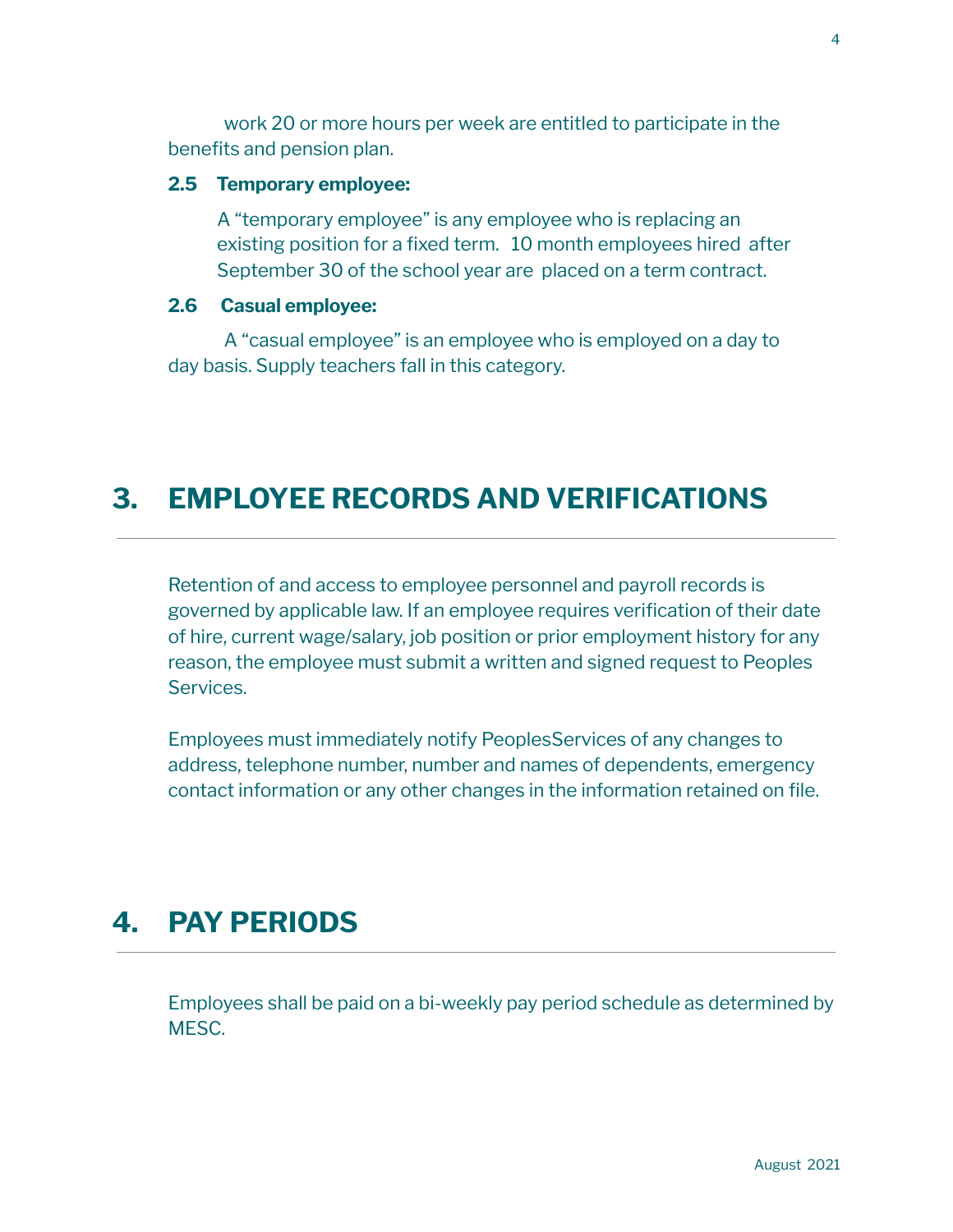# <span id="page-4-0"></span>**5. [BENEFITS](#page-1-0) AND PENSION**

- **5.1** Eligible employees, as outlined in S[ection](#page-17-0) 11, shall be entitled to receive the following cost-shared benefits as outlined in the Benefits a Pension Handbook. These include coverage for:
	- Prescription Drugs;
	- Extended Health (paramedic and professional practitioners & medical supplies);
	- Vision;
	- Dental;
	- Best Doctors Service;
	- Emergency Medical Travel Assistance:
	- Employee and Family Assistance Program (HomeWood Health);
	- MESC administered Wellness Spending Account.
- **5.2** The following insurance benefits are mandatory for all employees who have an eligible [employment](#page-17-0) agreement:
	- Life insurance;
	- Dependent Life Insurance:
	- Accidental Death and Dismemberment insurance:
	- Short Term Disability:
	- Long Term Disability;
	- Critical Illness.
- **5.3** Participation in the MESC sponsored pension plan is mandatory for all employees who have an eligible [employment](#page-17-0) agreement:
	- Employee contribution is 5.5% of gross salary
	- Employer contribution is 6% of gross salary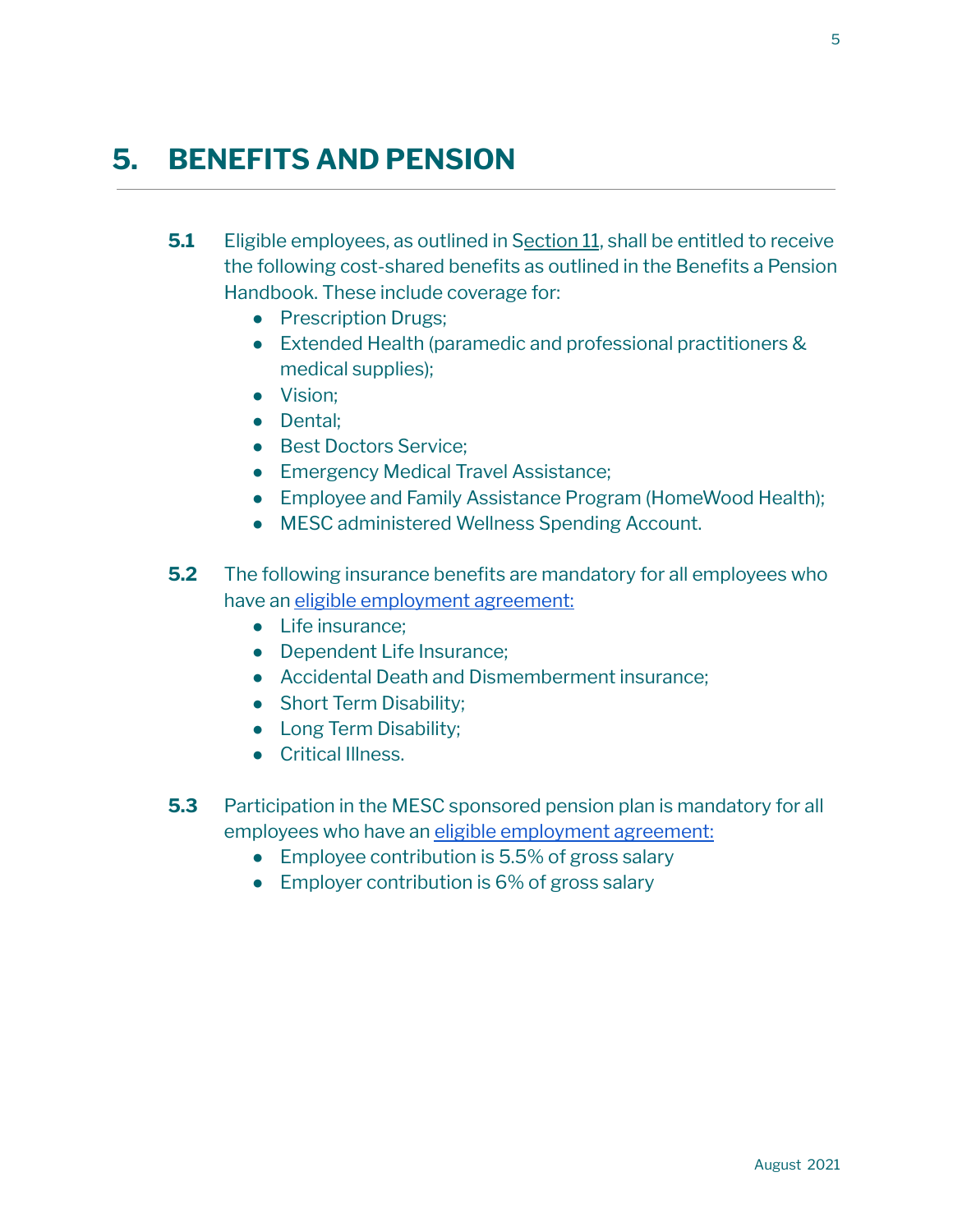# <span id="page-5-0"></span>**6. [VACATION](#page-1-0)**

Employees must submit all vacation requests through the Atrieve Absence module, at least two (2) weeks in advance to their immediate Supervisor. Approval of such requests shall be subject to operational requirements.

Employee vacation entitlement is earned every pay period according to years of service and vacation incremental entitlement is based on the employee anniversary date. Employee vacation increment is reflected immediately after the 1st pay period subsequent to the anniversary date and is shown on the employee pay stub.

Employees are allowed to carry over a maximum of **10 vacation days** on March 31 of every year. The March 31 date is to ensure standard accounting practices are implemented for fiscal year end purposes. Employees still continue to earn vacation in accordance with their years of service irrespective of the March 31 date.

| Year            | <b>Earned/pay period</b><br><b>Vacation</b> |                       |  |
|-----------------|---------------------------------------------|-----------------------|--|
| Year 1          | 2 weeks                                     | 0.384 days/pay period |  |
| <b>Year 2-3</b> | 3 weeks                                     | 0.577 days/pay period |  |
| Year $4-6$      | 4 weeks                                     | 0.769 days/pay period |  |
| Year 7-9        | 5 weeks                                     | 0.962 days/pay period |  |
| Year $10+$      | 6 weeks                                     | 1.15 days/pay period  |  |

### **6.1 Employees on a twelve (12) month work year shall earn vacation at the following rates**: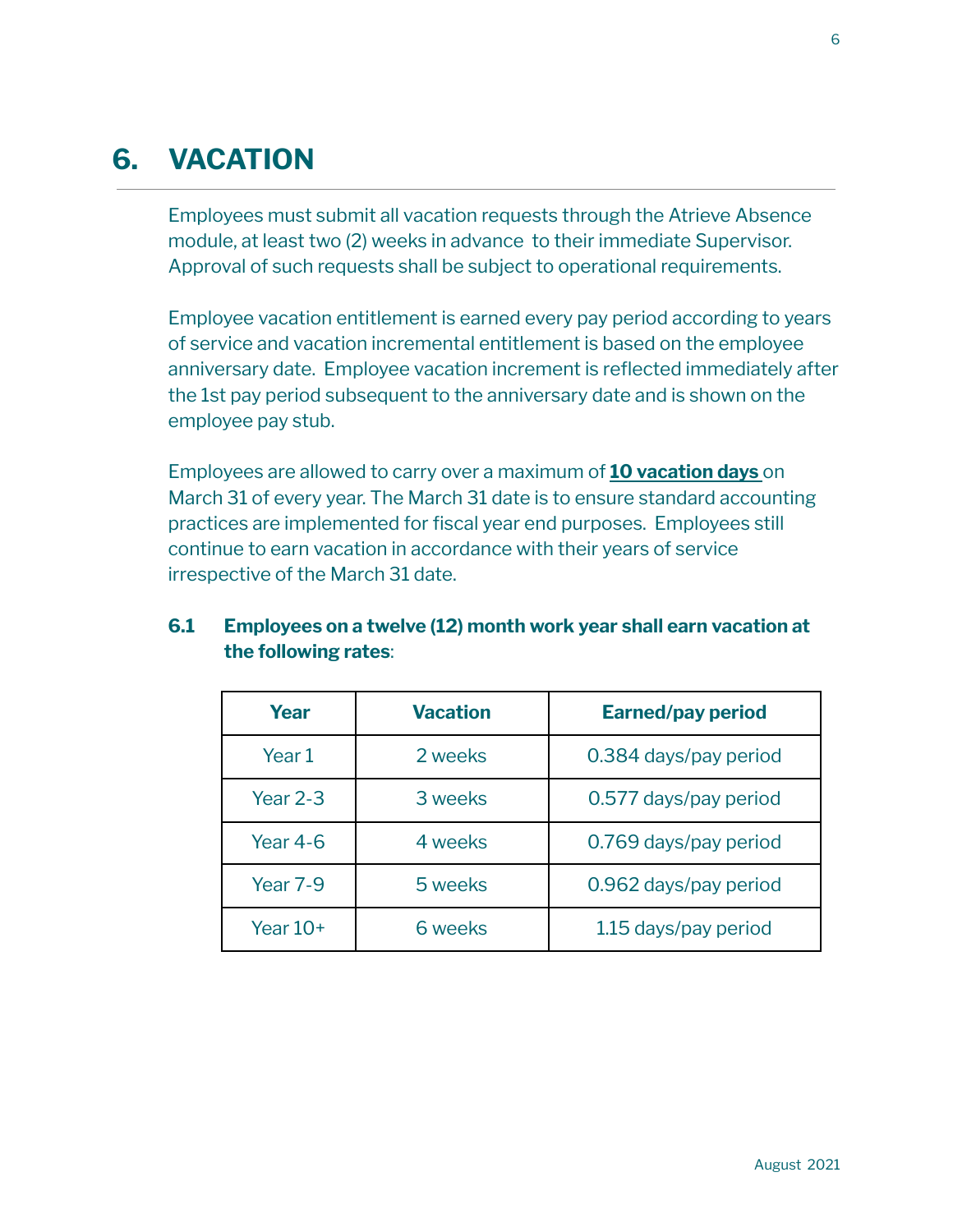## **6.2 Employees on a 10 month work year do not earn vacation and will follow the school calendar.**

Vacation earning and entitlement is based on the employee's anniversary date (original hire date).

### **6.3 Examples of vacation calculation and carry over:**

#### **6.3.1 Employee original hire date August 2018 - 18 pp to March 31**

- Employee is entitled to 2 weeks or 10 days which equals 0.384 days/paycheck
- Employee will have earned  $(18pp * 0.384 = 6.91$  days of vacation to March 31)
- Employee can carry the total days over to the next fiscal year

### **6.3.2 Employee original hire date August 2010 - 18 pp to March 31 (8 years of service)**

- Employee is entitled to 5 weeks or 25 days which equals 0.962 days/paycheck
- Employee will have earned  $(18pp * 0.962 = 17.316$  days of vacation to March 31)
- This employee will have to take 7.316 of vacation prior to March 31 and carry over 10 days April 1.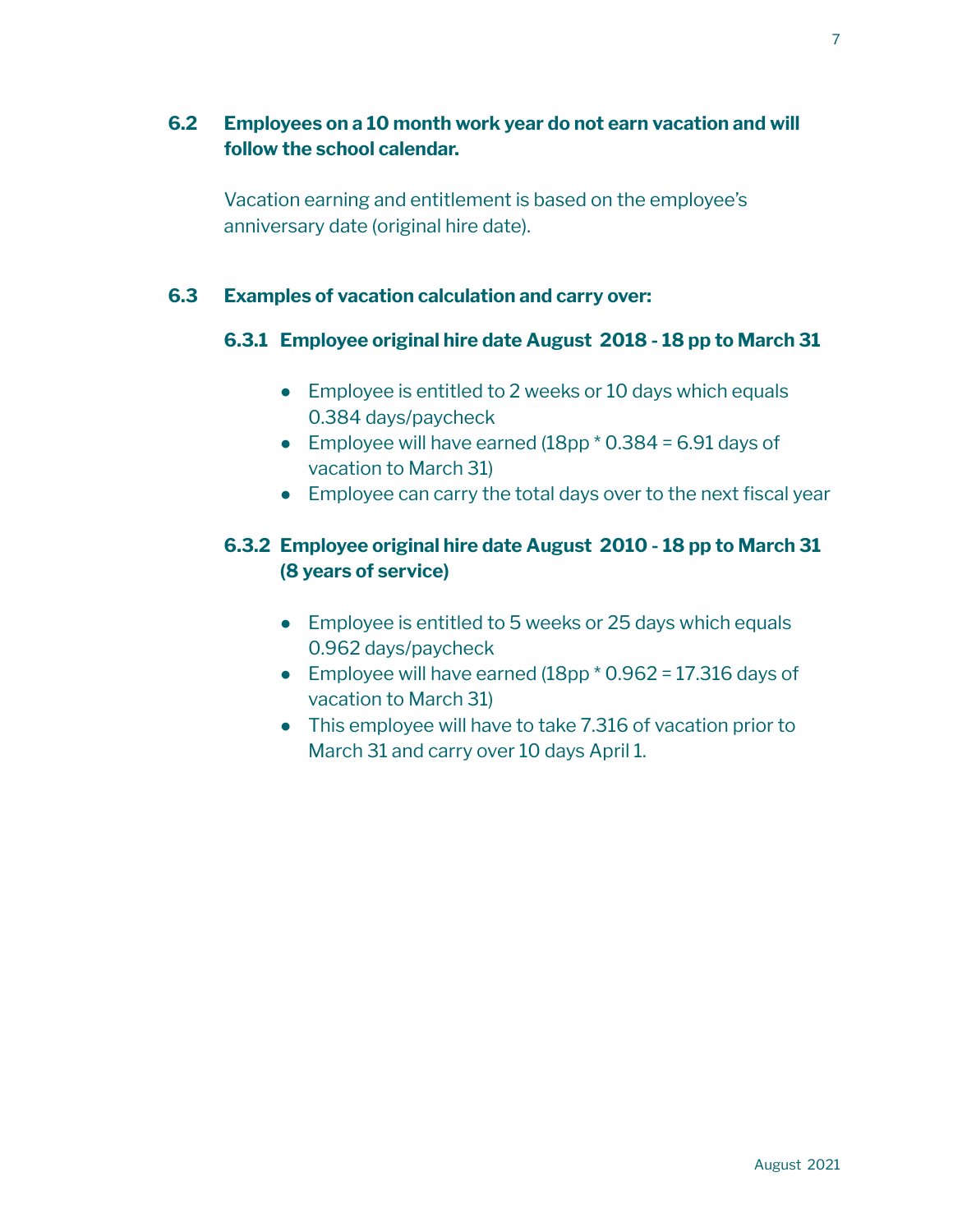# <span id="page-7-0"></span>**7. GENERAL [HOLIDAYS](#page-1-0)**

The following are designated general holidays in Alberta:

| New Years' Day            | <b>Civic Holiday</b>                     |
|---------------------------|------------------------------------------|
| <b>Alberta Family Day</b> | <b>Labour Day</b>                        |
| <b>Good Friday</b>        | National Day of Truth and Reconciliation |
| <b>Easter Monday</b>      | <b>Thanksgiving Day</b>                  |
| Victoria Day              | <b>Remembrance Day</b>                   |
| Canada Day                | <b>Christmas Day</b>                     |
|                           | <b>Boxing Day</b>                        |

\*National Indigenous Peoples Day

(MESC honors National Indigneous Peoples Day as a holiday even though it is not recognized as a general holiday.).

MESC will pay the employee general holiday pay equivalent to the employee's average daily wage. If any employee is required to work on a general holiday and the employee does work on such a day, the employee shall receive either:

- A. one and one half (1.5) times the employee's wage rate for each hour worked by the employee; or
- B. the employee's average daily wage plus one day holiday on a day that would otherwise normally be a working day,

Such determination will be made by the employee's supervisor. The employee shall not work on a general holiday unless directed to do so by the employee's supervisor.

Should a general holiday fall in conjunction with an employee's vacation leave that general holiday will not be considered as vacation leave. Employees can either take an additional day off in lieu of holiday or reduce their vacation request.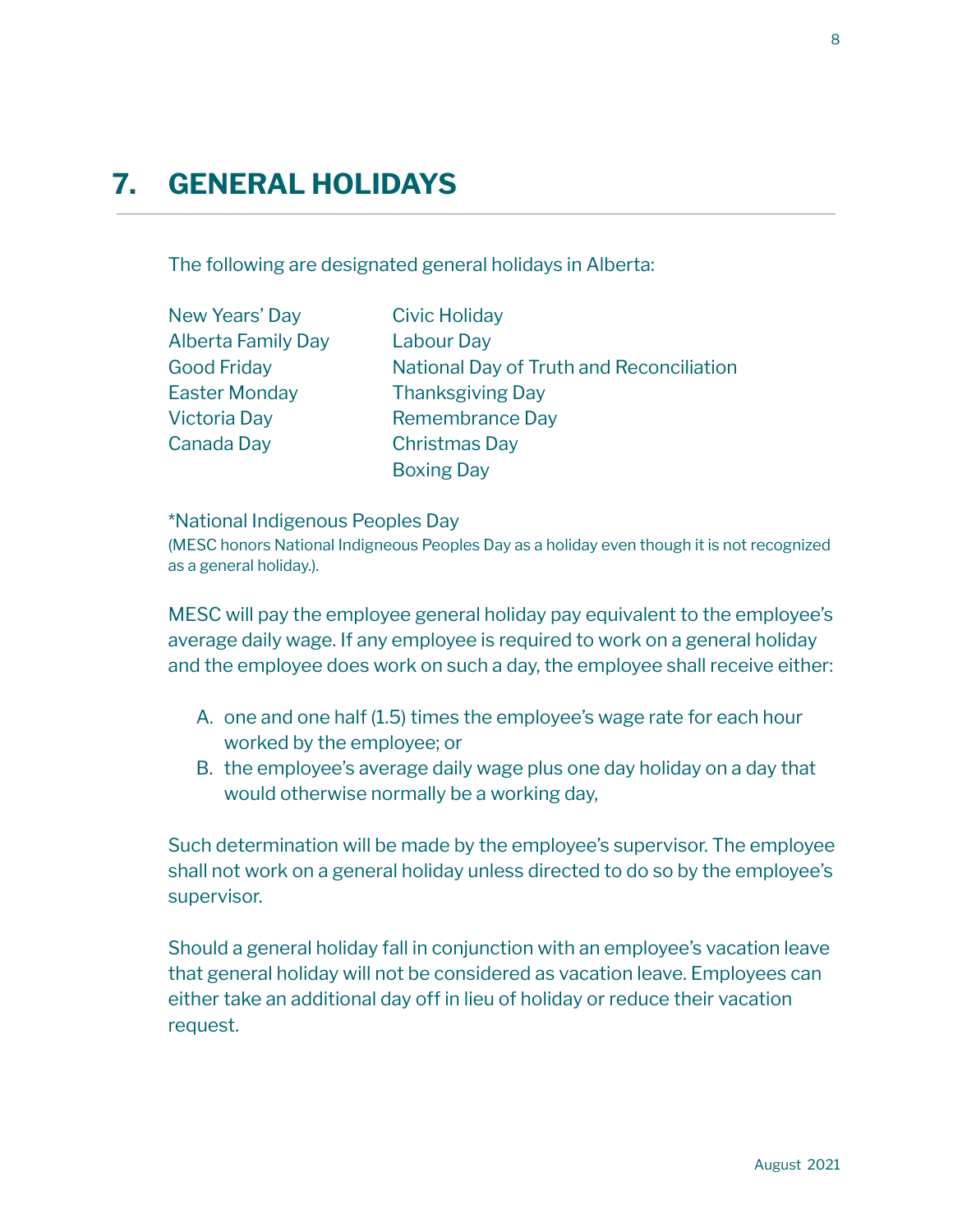# <span id="page-8-0"></span>**8. PAID LEAVE [ENTITLEMENT](#page-1-0)**

Newly hired 12 month employees will be entitled to the following paid leave entitlements after working for MESC for ninety (90) days. Temporary employees' entitlements will be prorated.

#### **8.1 Personal Leave**

Up to three (3) days of paid leave per year for personal leave (i.e. cultural leave, family emergencies). Additional two (2) days of paid leave can be applied to participate in cultural ceremonies. Employees must submit a request for leave 7 days in advance.

#### **8.2 Sick Leave**

**8.2.1** Up to twenty (20) days of paid sick leave per year. Sick days will be prorated based on the employee's start date. **The increase from 15 days to 20 days is a temporary change in order to account for COVID-19.**

Sick leave is the period of time an employee is absent with full pay due to:

- Sickness (self or immediate family member)
	- If an employee is absent for more than three consecutive days, due to sickness, a medical certificate may be required;
- Medical or dental treatment for self or immediate family;
- An accident.
- **8.2.2** An employee who becomes eligible for disability benefits will not be entitled to receive paid sick leave while on disability. An employee who returns from short or long term disability will be entitled to the remainder of their sick leave upon return to regular employment.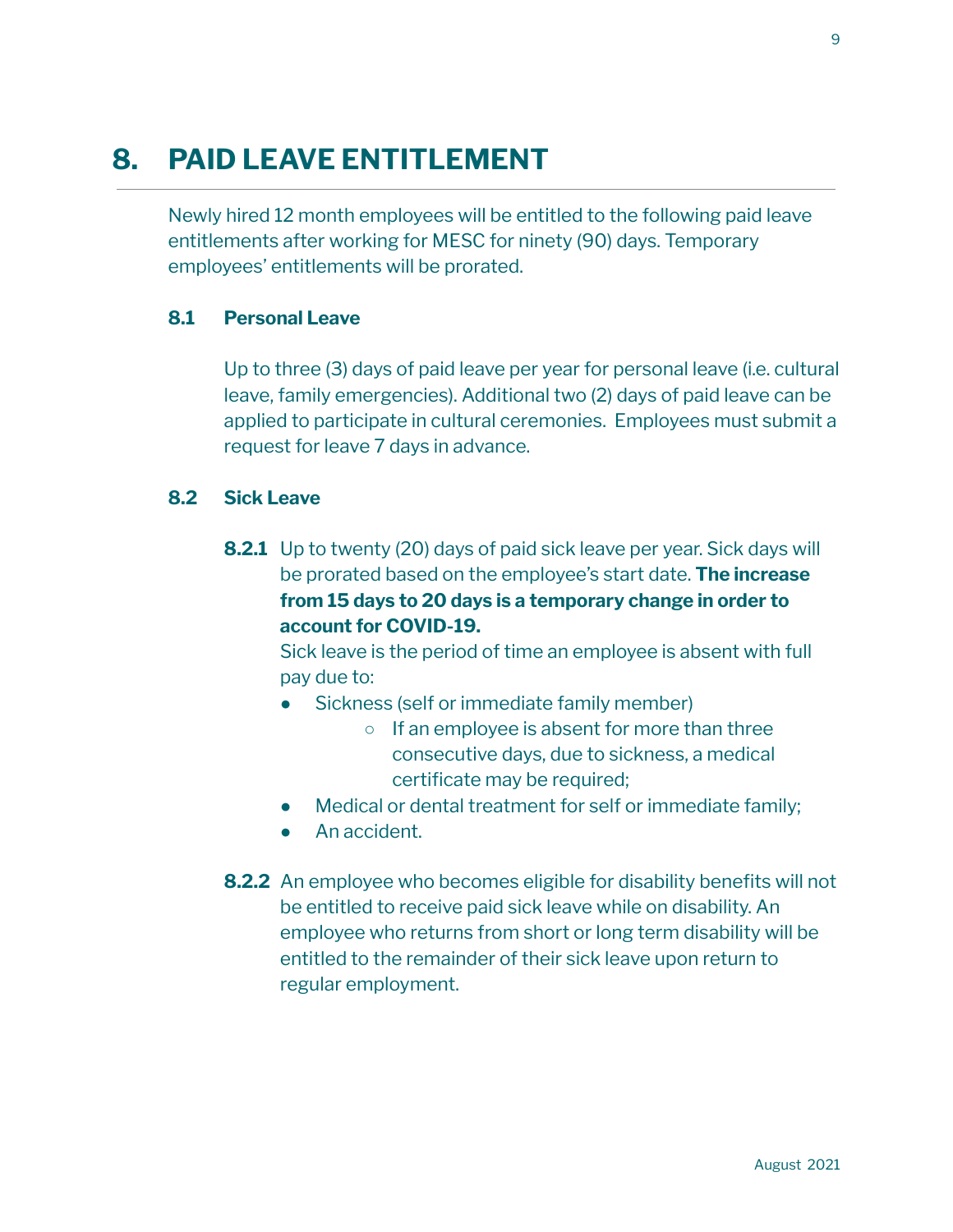### **8.3 Bereavement Leave**

Up to five (5) days of paid leave following the death of an immediate relative. For the purpose of this clause, the term "relative" shall be defined as the:

- Children of the employee, including step children;
- Spouse of the employee;
- Parents of the employee;
- Parents of spouse of the employee;
- Grandchildren (and their respective spouses) of the employee;
- Grandparents of the employee;
- Brothers and sisters of the employee, including half and step brothers and sisters, brother-in law and sister-in- law;
- Legal adoptees of the employee.

### **8.4 Short-term Disability Leave**

- All employees who have an eligible [employment](#page-17-0) agreement have Short Term Disability (STD) insurance through Canada Life.
- Sick or injured employees may be eligible for up to seventeen (17) weeks of paid leave during which time they receive 66.7% of their income as a payment from Canada Life.
- Employees who will be off work due to sickness or injury, for two (2) weeks or more, may be eligible to apply to Canada Life for STD.
- Approval of STD applications and the duration of each claim is at the sole discretion of Canada Life.
- All employees who have an eligible [employment](#page-17-0) agreement and have been hospitalized or may be off work for two (2) or more weeks must immediately notify their direct supervisor and the Director of Health and Wellness.
- The Director of Health and Wellness will consult with the employee and help them make a STD claim as required.
- The Director of Health and Wellness will stay in regular contact with the employee for the duration of the illness/injury.
- The Director of Health and Wellness will keep the employee's supervisor and the Payroll Administrator updated on the progress of the STD claim and the employee's expected return to work date as it becomes available from Canada Life.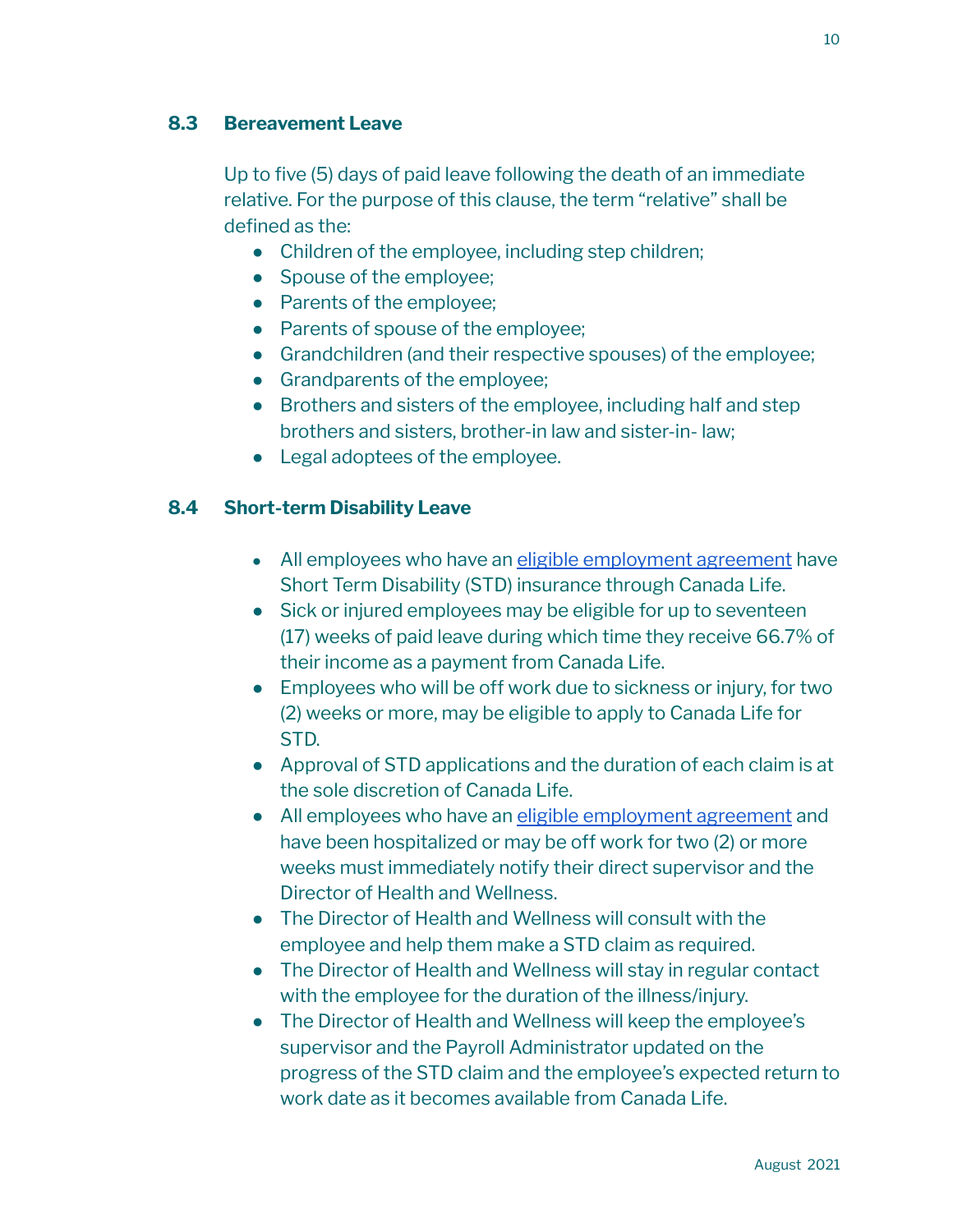• The Director of Health and Wellness will work with the employee and the supervisor if the employee requires a gradual return-to-work or workplace accommodations plan.

### **8.5 Long-term Illness and Injury Leave**

- All employees who have an eligible [employment](#page-17-0) agreement have Long Term Disability (LTD) insurance through Canada Life.
- Sick or injured employees who have been on STD for 17 weeks but are not yet well enough to return to work may be eligible for paid LTD leave during which time they receive 66.7% (minus income tax) of their income as a payment from Canada Life. Income tax is deducted by Canada Life before payment is sent to the employee.
- Employees may be eligible to stay on LTD until they are well enough to return to work or until they turn 65 years of age, whichever comes first.
- Approval of LTD is at the sole discretion of Canada Life.
- Canada Life will require regular medical updates, from the employee and their physician, to determine when the employee is well enough to return to work.
- The Director of Health and Wellness will stay in regular contact with the employee for the duration of the illness/injury.
- The Director of Health and Wellness will keep the employee's supervisor and Payroll Administrator updated on the progress of the LTD claim and the employees expected return to work date as it becomes available from Canada Life.
- The Director of Health and Wellness will work with the employee and the supervisor if the employee requires a gradual return-to-work or workplace accommodations plan.

### **8.6 Compassionate Leave**

Up to five (5) days of paid leave per year. Compassionate leave is provided in the following circumstances:

- A family member has a serious medical condition, and/or
- A family member requires the care or support of one or more family members for 2 or more consecutive days to a maximum of 5 days per year, or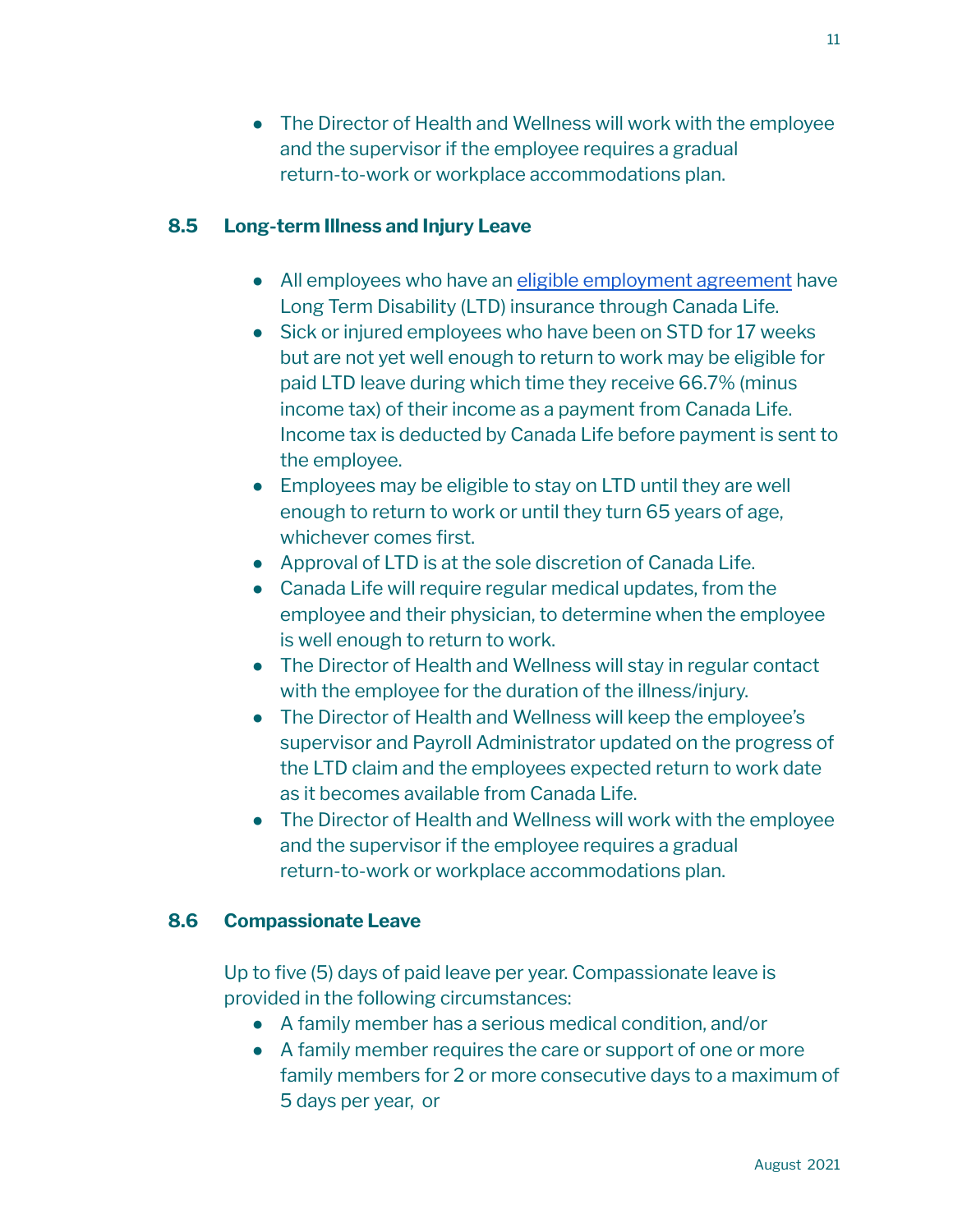● A situation is serious enough to cause severe emotional distress for the employee.

Leave beyond 5 days will be unpaid. Please refer to Section 8 - Unpaid Leave Entitlement - Compassionate Care Leave.

### **8.7 Jury Duty Leave**

Employees will be allowed up to two (2) weeks paid time off for jury duty. After that, employees will be asked to continue jury duty without pay. Any compensation, covering the first two (2) weeks, received from the court system must be remitted to MESC.

#### **8.8 Domestic Violence Leave**

Up to five (5) days paid leave per calendar year where the employee is a victim of domestic violence as defined in the Employment Standards Code (Alberta) for any one or more of the purposes listed therein in Section 53.981(4).

#### **8.9 Inclement Weather Leave**

Inclement weather is defined as weather conditions that affect an employee's ability to arrive to work safely. This includes:

- Weather conditions that make traveling on the road dangerous or
- Reduced visibility as a result of dense fog or blizzard conditions.

Staff are expected to make a reasonable effort to be in attendance at their place of employment during normal working hours. Should the weather improve or roads become passable during the morning, they are expected to put forth the same reasonable effort to arrive at work.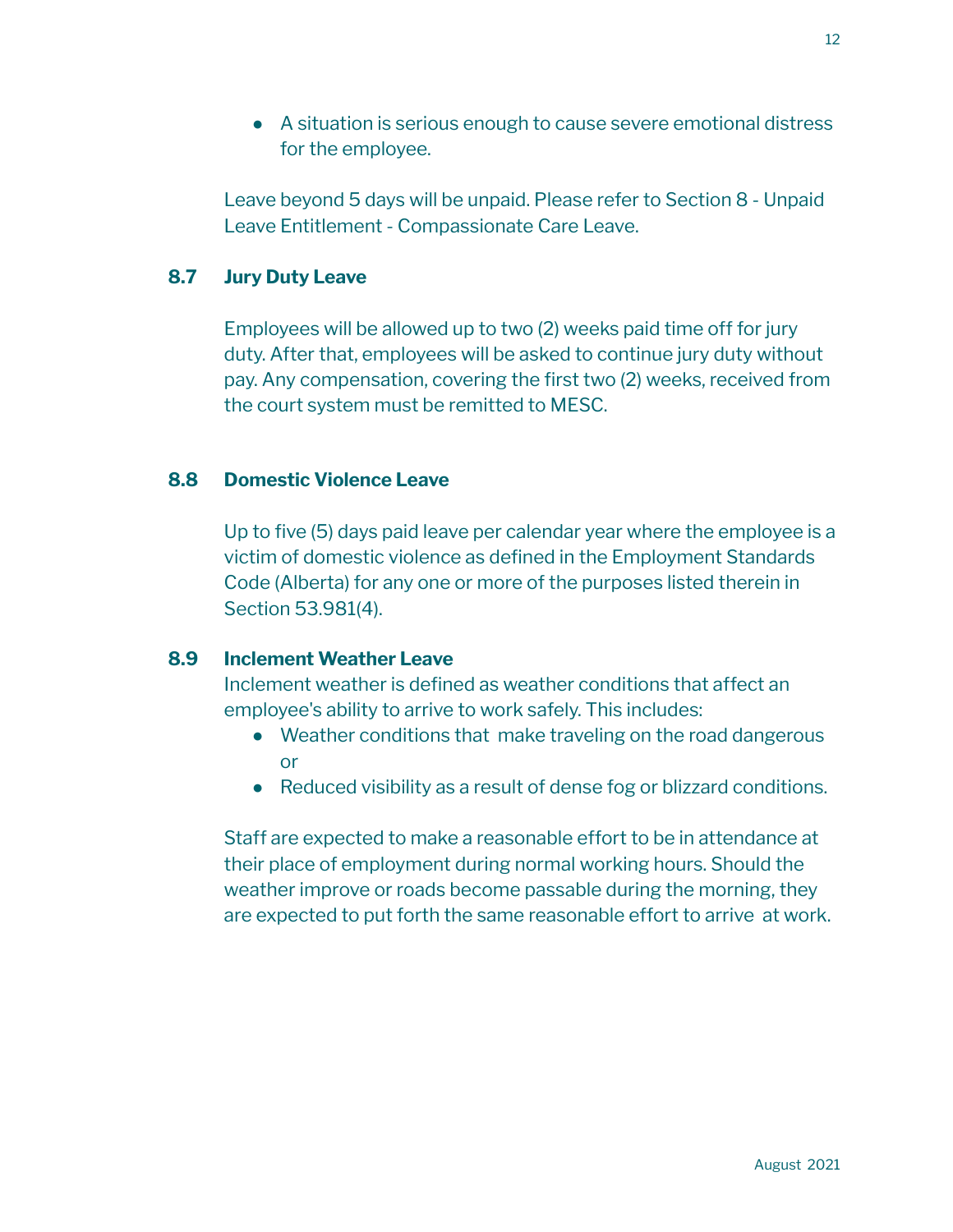# <span id="page-12-0"></span>**9. UNPAID LEAVE [ENTITLEMENT](#page-1-0) (JOB [PROTECTED\)](#page-1-0)**

Employees must comply with the requisite notice and other requirements contained in the [Employment](https://www.alberta.ca/job-protected-leaves.aspx) Standards Code (Alberta), as the same may be amended or replaced from time to time, prior to taking any of the following leaves:

### **9.1 Personal and Family Responsibility Leave**

Up to five (5) days of unpaid leave per year to the extent such leave is necessary for:

- the health of the employee; or
- the employee to meet his or her family responsibilities in relation to an immediate family member of the employee.

#### **9.2 Bereavement Leave**

Up to three (3) days of unpaid leave upon the death of a relative.

#### **9.3 Illness and Injury Leave**

Up to sixteen (16) weeks of unpaid leave per year for the injury, illness or quarantine of the employee. The employee shall provide MESC with a medical certificate stating the estimated duration of such leave prior to commencing the leave, unless the employee is unable to do so, in which case, the certificate must be provided as soon as is reasonable and practicable in the circumstances. The written notice provided by the employee to MESC must include the estimated date of the employee's return to work. The employee must provide MESC with a written update at least one week prior to the expected return date.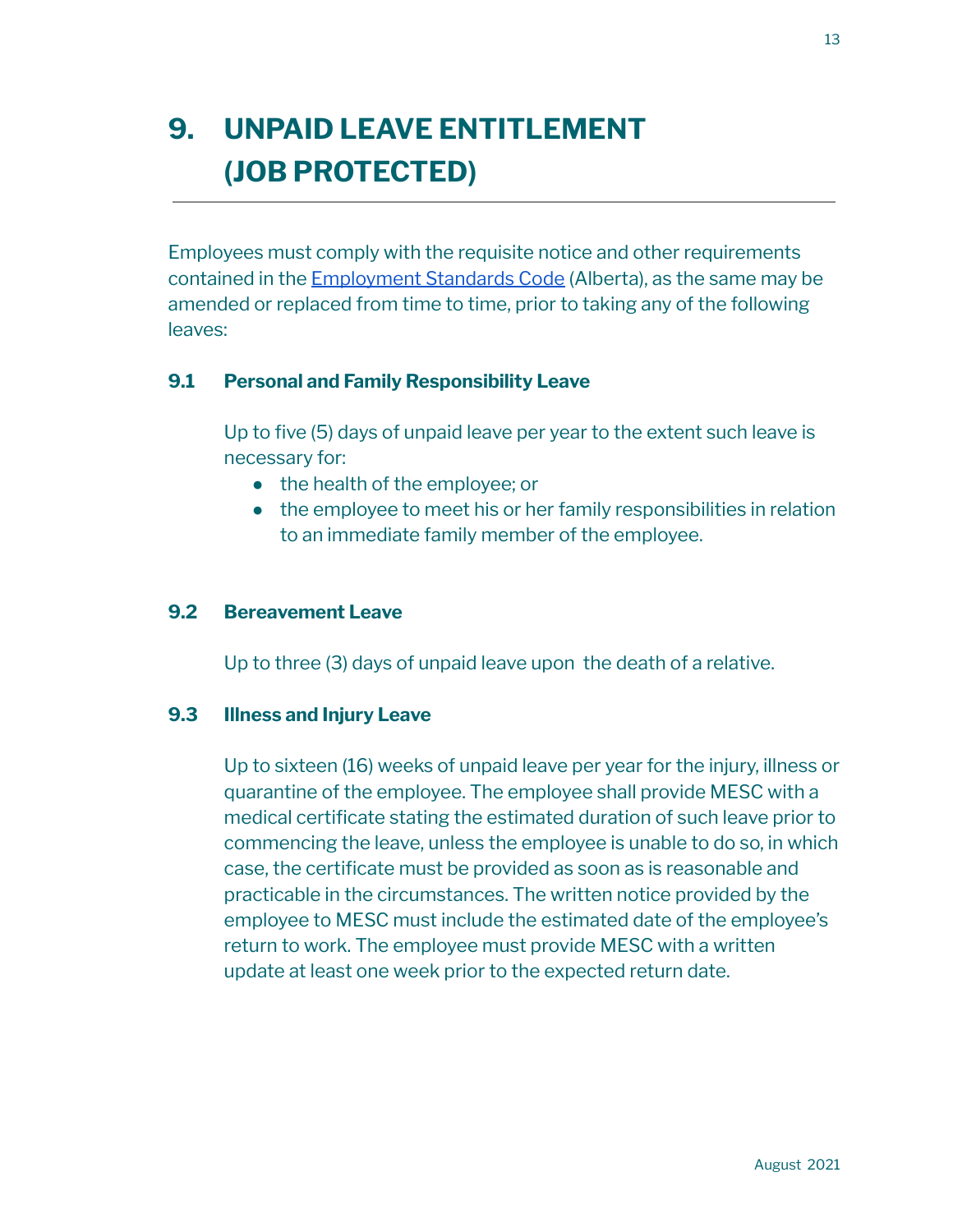#### **9.4 Citizenship Ceremony Leave**

Up to one half (1/2) days of unpaid leave to attend a citizenship ceremony to receive a certificate of citizenship, as provided for under the Citizenship Act (Canada) and its accompanying regulations.

#### **9.5 Death or Disappearance of Child Leave**

Up to fifty-two (52) weeks of unpaid leave if the employee is the parent of a child under the age of 18 who has disappeared and it is probable, considering the circumstances, that the child disappeared as a result of a crime, or up to one hundred (104) weeks of unpaid leave if the employee is the parent of a child under 18 who has died and it is probable, considering the circumstances, that the child died as a result of a crime.

The leave entitlement shall be in accordance with the specific requirements set out in the Employment Standards Code (Alberta).

### **9.6 Critical Illness of Child Leave**

Up to thirty six (36) weeks unpaid leave if the employee is the parent of a critically ill child under the age of eighteen (18) for the purposes of providing care or support to the child.

Notwithstanding the foregoing, if more than one parent of the critically ill child is employed by MESC, MESC shall not be required to grant the leave to more than one employee at a time with respect to that child.

### **9.7 Domestic Violence Leave**

Up to five (5) days unpaid leave per calendar year where the employee is a victim of domestic violence as defined in the Employment Standards Code (Alberta) for any one or more of the purposes listed therein in Section 53.981(4).

#### **9.8 Maternity and Parental Leave**

In accordance with and subject to the Employment Standards Code (Alberta), eligible employees employed by MESC for a period of at least 90 days will be entitled to: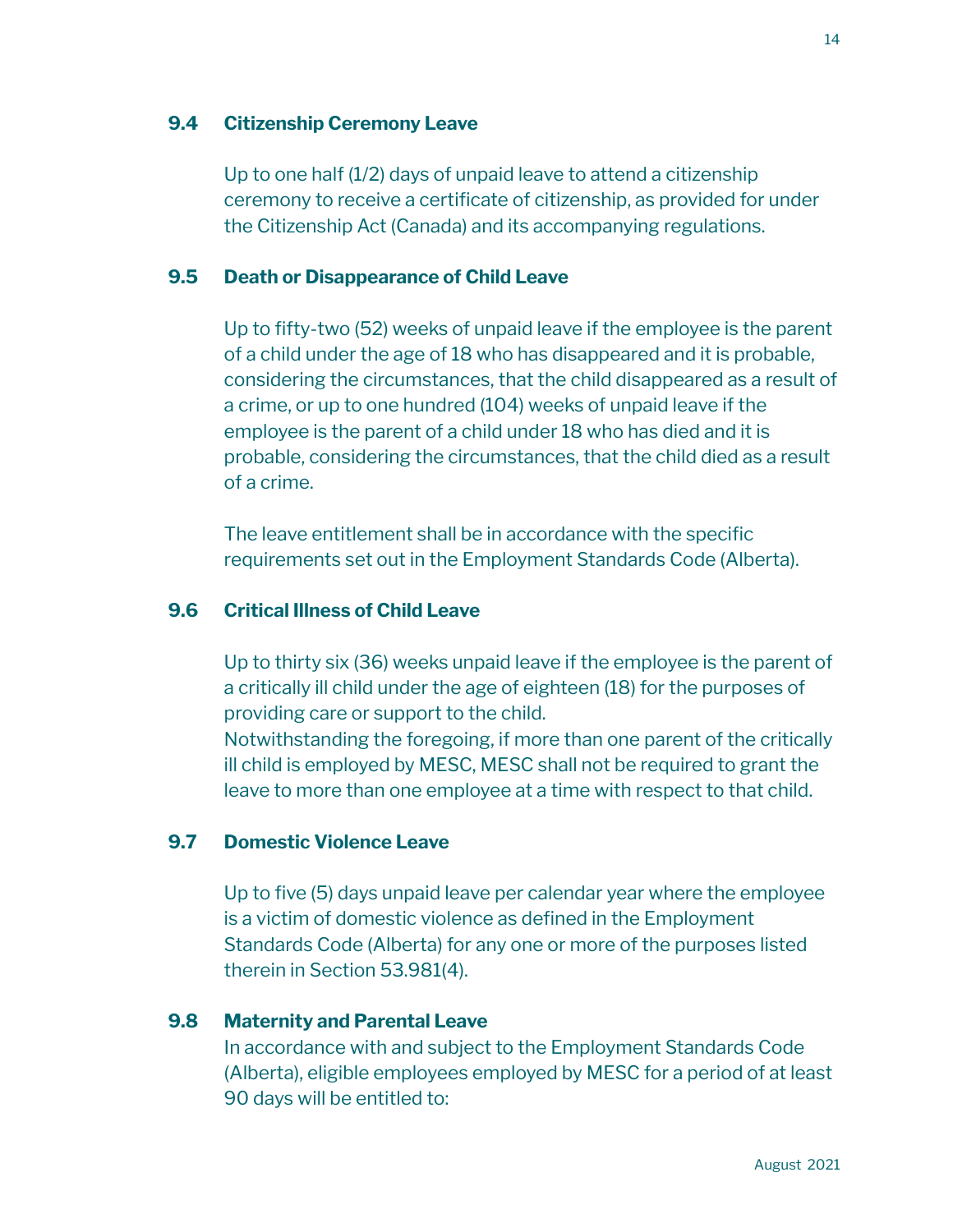- in the case of a pregnant employee, unpaid maternity leave for a period of up to sixteen (16) weeks commencing at any time during the twelve (12) weeks immediately before the estimated date of delivery; and
- unpaid parental leave for a period of up to thirty-seven (37) consecutive weeks to be taken immediately following the last day of maternity leave in the case of an employee entitled to maternity leave, or within 53 weeks after the child's birth, or within sixty-two (62) weeks after the child is placed with the adoptive parent for the purposes of adoption, as the case may be.

The employee must give MESC at least six (6) weeks' written notice of the date upon which she will start her maternity leave and, if requested by MESC, shall provide MESC with a medical certificate certifying that she is pregnant and giving the estimated date of delivery. Subject to the exceptions in the Employment Standards Code (Alberta), an employee must give MESC at least six (6) weeks' written notice of the date upon which the employee will start parental leave.

In accordance with the Employment Standards Code (Alberta), parents of the same child may share parental leave or it may be taken by one of them only. In the event that both parents of the same child are employed by MESC, MESC shall not be required to grant parental leave to more than one such parent at any given time.

Employees who go on maternity leave have 3 options when it comes to maintaining coverage under their benefits plan. See the Benefits and Pension Handbook for more information.

#### **9.9 Compassionate Care Leave**

Subject to and in accordance with the requirements of the Employment Standards Code (Alberta), if eligible, an employee may take unpaid compassionate care leave for a period of up to twenty-seven (27) weeks, to provide care or support to a seriously ill immediate family member. Leave may be taken in one block or in shorter periods each of which shall not be less than one (1) week. The employee shall provide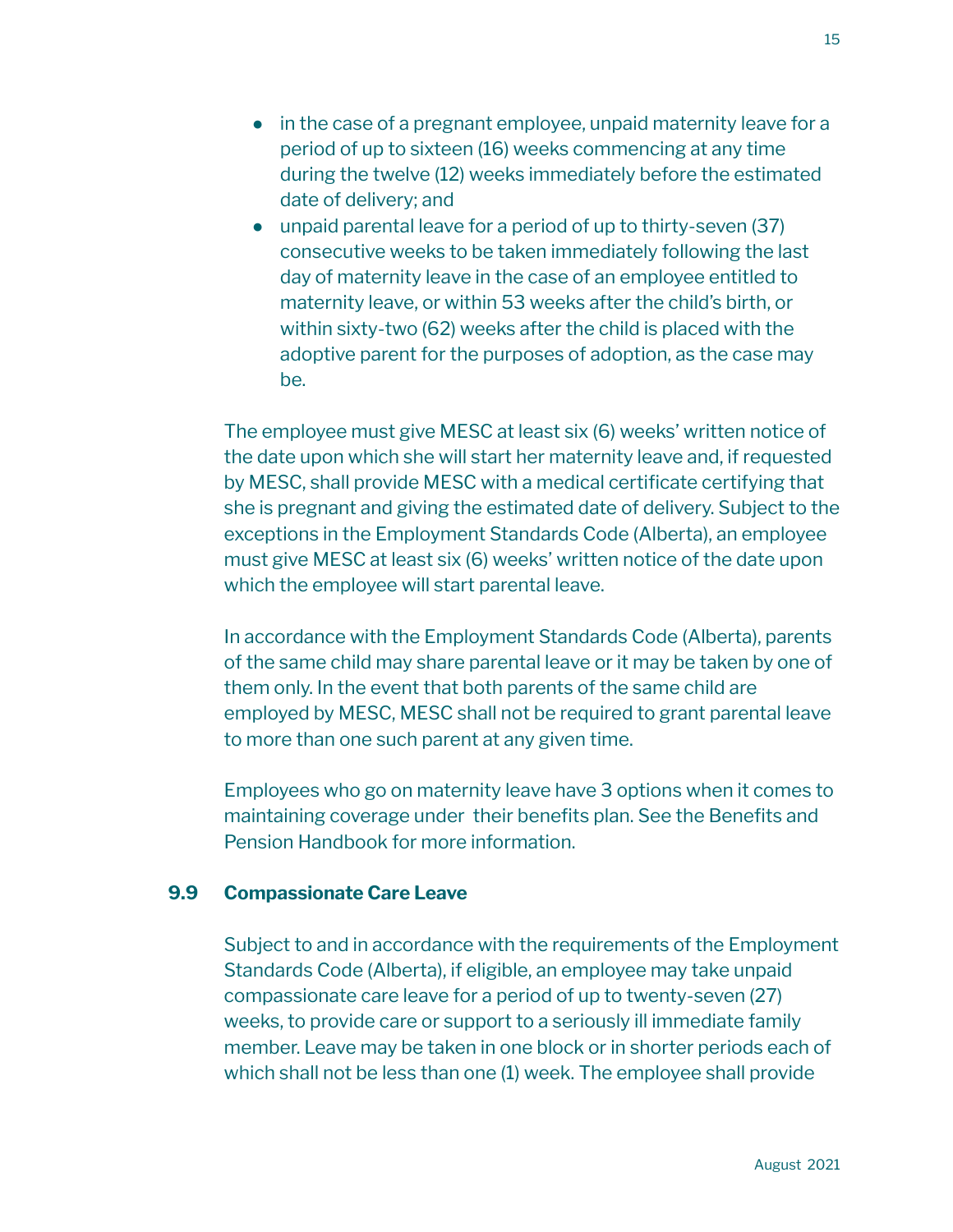medical certificates as required by the Employment Standards Code (Alberta).

### **9.10 Reservist Leave**

An employee who has completed at least twenty-six (26) consecutive weeks of employment with MESC and who is a 'reservist' within the meaning of the Employment Standards Code (Alberta), is entitled to reservist leave without pay to take part in the operations or activities listed in Section 53.2 of the Employment Standards Code (Alberta) as the same may be amended or replaced from time to time.

## **9.11 External Board Participation Leave**

In the event an employee participates on an external board, the Employee shall, upon providing reasonable notice to the employee's supervisor, be entitled to unpaid leave to attend related board commitments.

### **9.12 Political Campaign Leave**

In the event an employee is running for a political position, the Employee shall, upon providing reasonable notice to the employee's supervisor, be entitled to a maximum of two (2) weeks unpaid leave to attend to campaign related duties.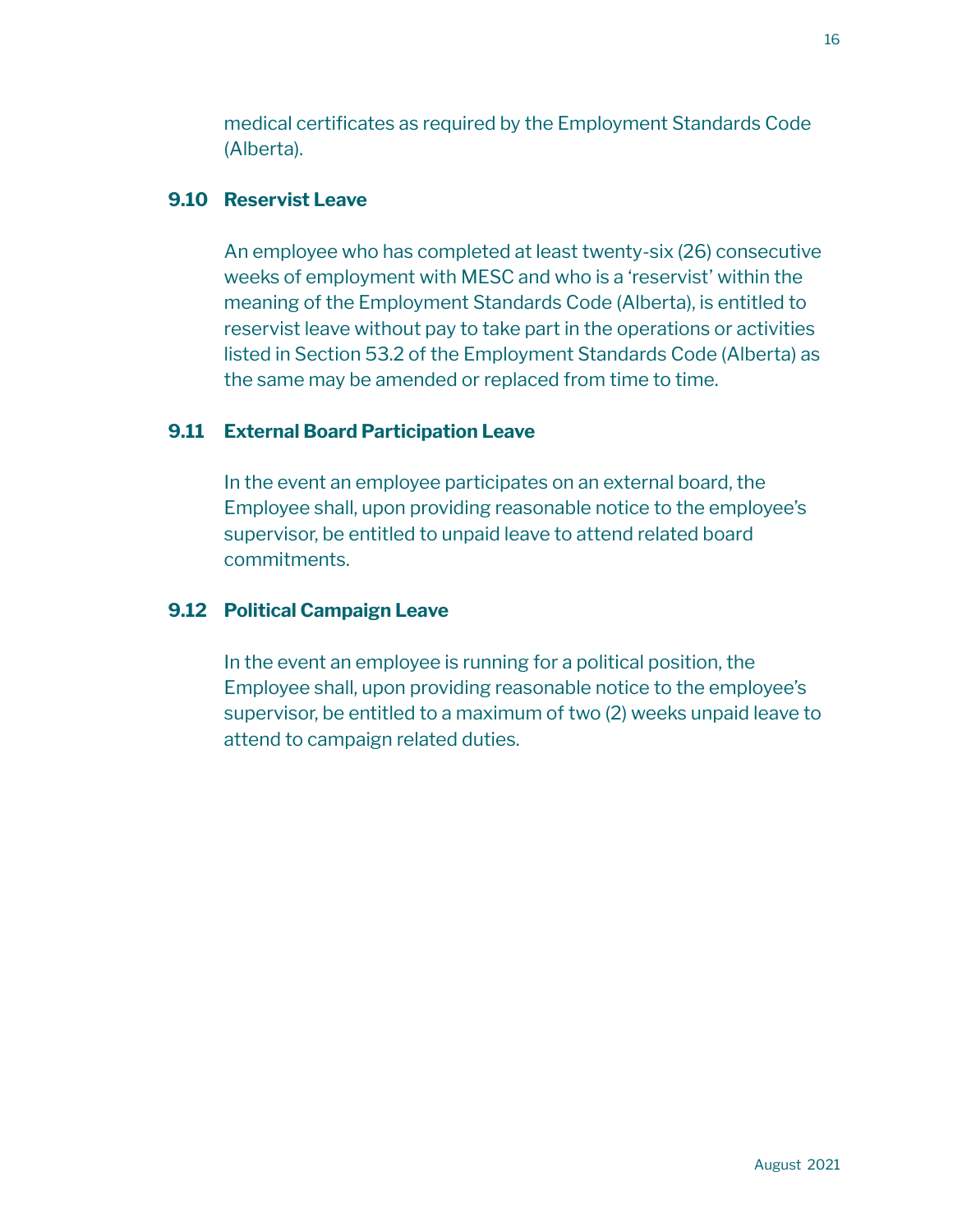# <span id="page-16-0"></span>**10. [ENTITLEMENT](#page-1-0) TIMELINES**

## **10.1 12 MONTH EMPLOYEES**

| <b>Significance of</b><br><b>March 31st date</b>                                 | <b>Significance of</b><br><b>January 1st</b>                                                    | <b>Significance of</b><br><b>August 15th</b>          | <b>Significance of</b><br><b>Anniversary date</b>                                 |
|----------------------------------------------------------------------------------|-------------------------------------------------------------------------------------------------|-------------------------------------------------------|-----------------------------------------------------------------------------------|
| Cut off date to<br>carry over 10<br>vacation days to<br>the next fiscal<br>year. | Most but not all<br>health benefits and<br>\$500 health &<br>wellness spending<br>account reset | All leave<br>entitlements<br>reset e.g. sick<br>leave | Incremental increase<br>in vacation<br>entitlement (based on<br>years of service) |
|                                                                                  |                                                                                                 |                                                       | Years of service                                                                  |
|                                                                                  |                                                                                                 |                                                       | Incremental increase<br>in salary based on<br>performance<br>evaluation           |

## **10.2 10 MONTH EMPLOYEES**

| <b>Significance of</b>                                                                       | <b>Significance of</b>                             | <b>Significance of the Anniversary</b> |
|----------------------------------------------------------------------------------------------|----------------------------------------------------|----------------------------------------|
| <b>January 1st</b>                                                                           | <b>August 15th</b>                                 | date (original hire date)              |
| Most but not all health<br>benefits and \$500<br>health & wellness<br>spending account reset | All leave<br>entitlements reset<br>e.g. sick leave | <b>Years of Service</b>                |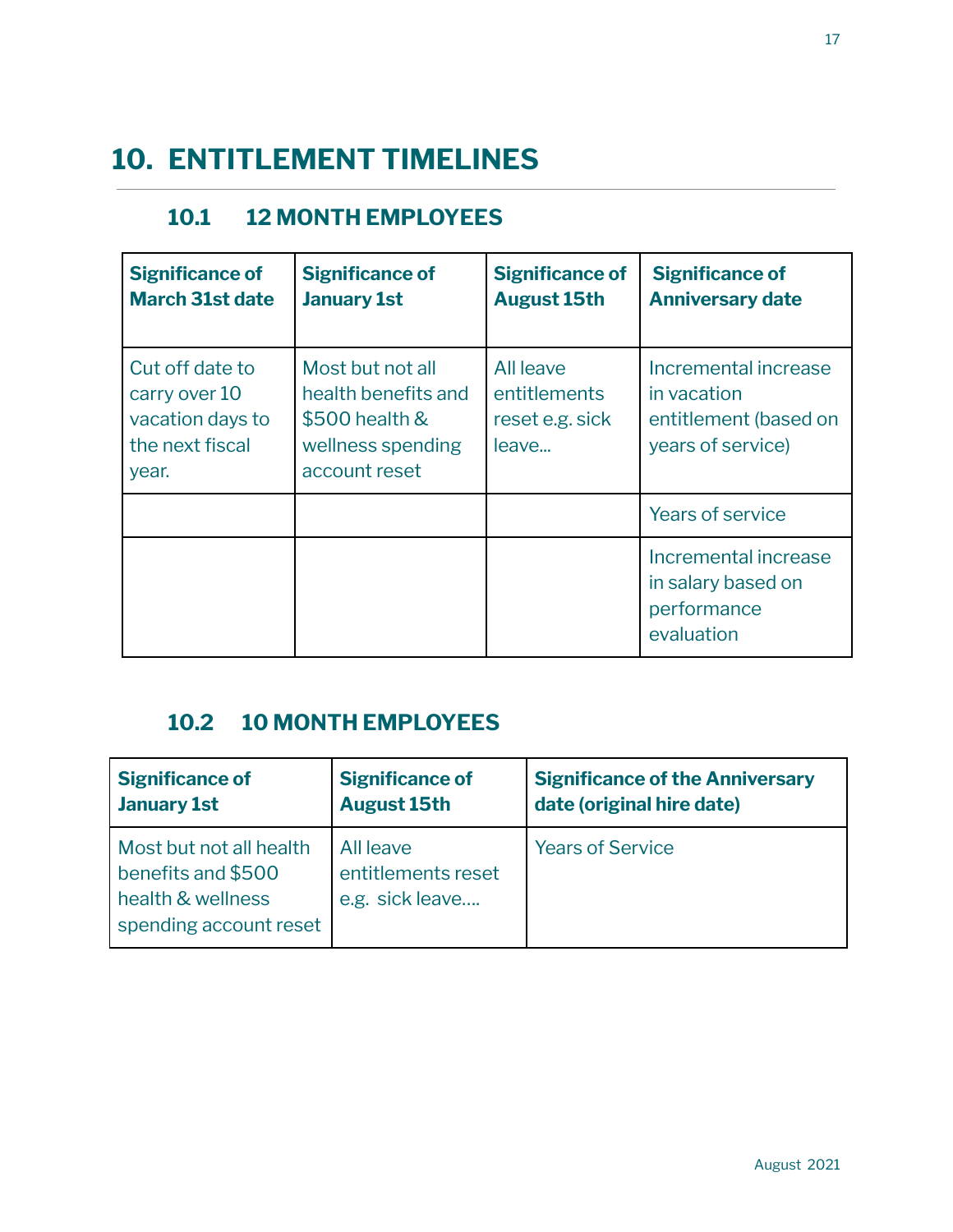# <span id="page-17-0"></span>**11. [EMPLOYMENT](#page-1-0) AGREEMENTS AND ENTITLEMENTS / [BENEFITS/PENSION](#page-1-0)**

|  | <b>11.1</b> | <b>12 Month Employees</b> |  |
|--|-------------|---------------------------|--|
|--|-------------|---------------------------|--|

| <b>Employment</b><br><b>Agreement</b>                               | <b>Entitlements</b>                                                                                          | <b>Vacation</b>                                                             | <b>Health</b><br>and<br><b>Dental</b><br><b>Benefits</b> | <b>Pension</b><br>and<br><b>Insurance</b> | <b>Health and</b><br><b>Wellness</b><br><b>Spending</b> |
|---------------------------------------------------------------------|--------------------------------------------------------------------------------------------------------------|-----------------------------------------------------------------------------|----------------------------------------------------------|-------------------------------------------|---------------------------------------------------------|
| <b>Employment</b><br>agreement<br>including 6<br>month<br>probation | <b>Yes</b>                                                                                                   | Upon<br>successful<br>completion<br>$\sigma$ f<br>probationary<br>period    | <b>Yes</b>                                               | Yes                                       | Yes                                                     |
| <b>Part time</b><br>(.5 FTE or<br>more)                             | Pro-rated as<br>per FTE                                                                                      | Upon<br>successful<br>completion<br><sub>of</sub><br>probationary<br>period | Yes                                                      | Yes                                       | <b>Yes</b>                                              |
| <b>Temporary</b><br><b>(6 Months)</b><br>and less<br>than a year)   | Pro-rated sick<br>days as per<br>contract*<br>Bereavement,<br>Compassionate,<br>3 personal and 2<br>cultural | 4% added to<br>pay                                                          | Yes                                                      | <b>No</b>                                 | <b>Yes</b>                                              |
| <b>Temporary</b><br>(5 months<br>and less)                          | <b>Pro-rated sick</b><br>days as per<br>contract plus<br>1 personal and<br>1 cultural                        | 4% added to<br>pay                                                          | <b>No</b>                                                | <b>No</b>                                 | <b>No</b>                                               |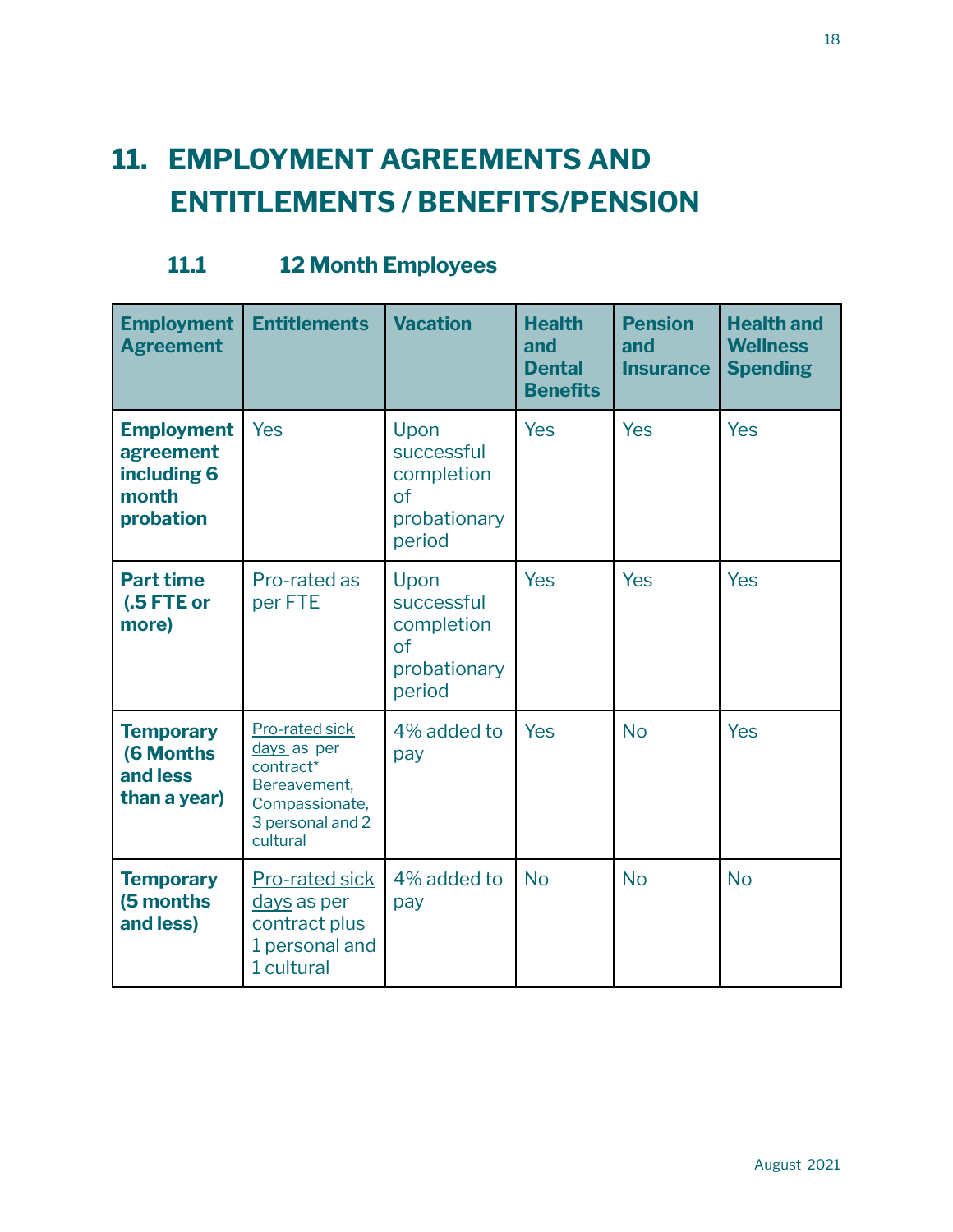## **11.2 10 Month Employees**

| <b>Employment</b><br><b>Agreement</b>                                | <b>Entitlements</b>                                                                                          | <b>Vacation</b> | <b>Health</b><br>and<br><b>Dental</b><br><b>Benefits</b> | <b>Pension</b><br>and<br><b>Insurance</b> | <b>Health and</b><br><b>Wellness</b><br><b>Spending</b> |
|----------------------------------------------------------------------|--------------------------------------------------------------------------------------------------------------|-----------------|----------------------------------------------------------|-------------------------------------------|---------------------------------------------------------|
| <b>Employment</b><br>agreement<br>including 1st<br>year<br>probation | Yes                                                                                                          | N/A             | Yes                                                      | <b>Yes</b>                                | <b>Yes</b>                                              |
| Part time (.5<br><b>FTE</b> or<br>more)                              | Pro-rated as<br>per FTE                                                                                      | N/A             | Yes                                                      | <b>Yes</b>                                | <b>Yes</b>                                              |
| <b>Temporary</b><br><b>(6 Months)</b><br>and less<br>than a year)    | Pro-rated sick<br>days as per<br>contract*<br>Bereavement,<br>Compassionate,<br>3 personal and 2<br>cultural | N/A             | Yes                                                      | <b>No</b>                                 | Yes                                                     |
| <b>Temporary</b><br>(5 months<br>and less)                           | Pro-rated<br>sick days as<br>per contract<br>plus 1<br>personal and<br>1 cultural                            | N/A             | <b>No</b>                                                | <b>No</b>                                 | <b>No</b>                                               |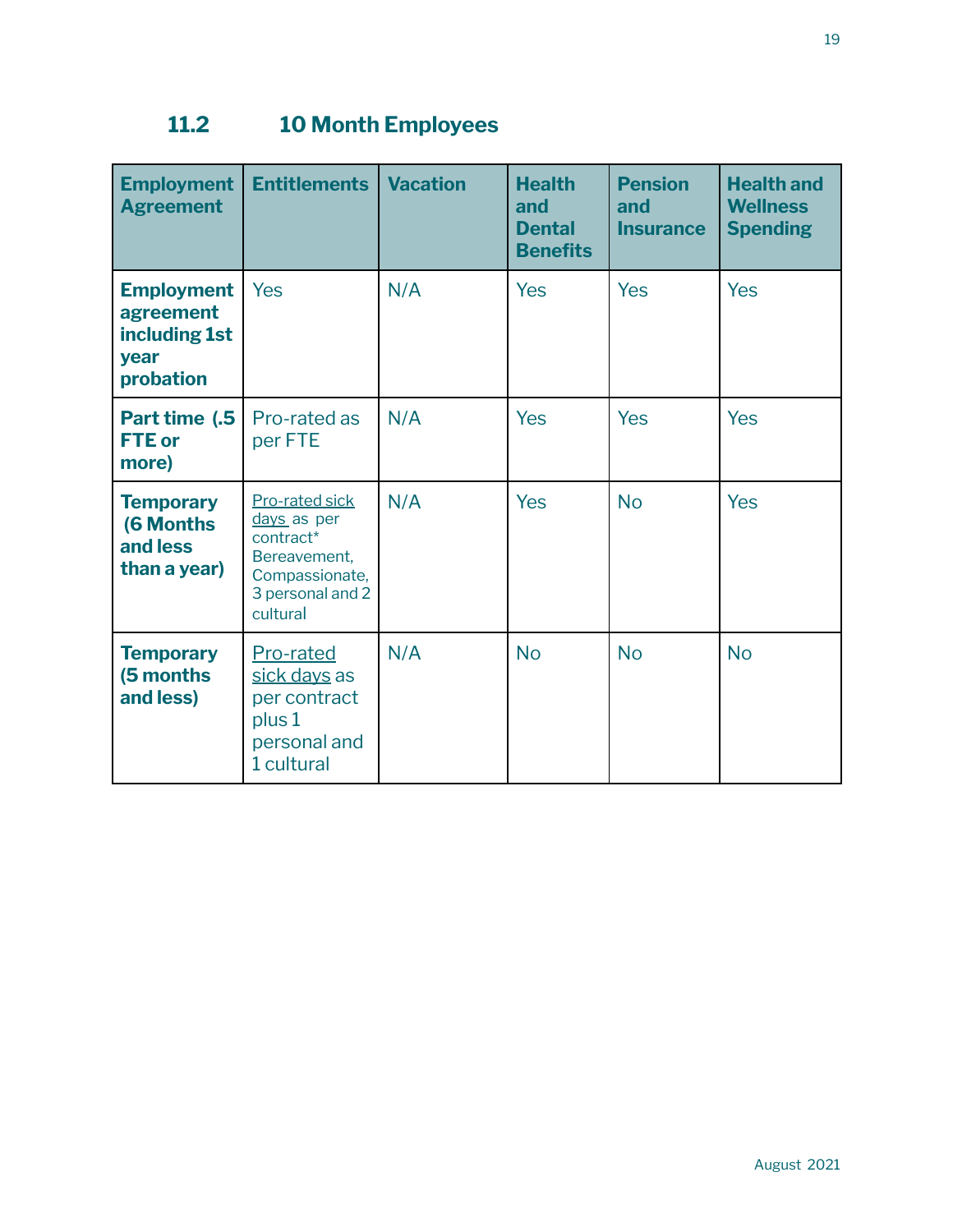# <span id="page-19-0"></span>**12. [OVERTIME](#page-1-0)**

MESC defines overtime in the same manner as Alberta's Employment Standards. Overtime is defined as all hours worked in excess of: eight hours a day, or 44 hours a week.

Ordinarily, extra hours and/or overtime are not required and Supervisors have a responsibility to ensure that the annual work schedule is within the maximum contract hours. Additional time must be pre-approved by the employee's supervisor prior to the employee working extra hours and/or overtime. Employees will be compensated at a rate of 1.5 hours for each overtime hour worked. Overtime off in lieu of must be taken within 90 days with Supervisor approval.

Supervisors are exempt from overtime pay.

## <span id="page-19-1"></span>**13. ON CALL [\(Maintenance](#page-1-0) and Custodial Staff Only)**

On call employees will be the first point of contact in emergency situations.

- Employees required to be on call on weekends will be paid a flat rate of \$75 per day.
- Employees required to be on call on a statutory holiday will be paid \$150 per day.
- If a situation arises on a statutory holiday, the employee on call, and other required employees, will be paid a minimum of three (3) hours at double time. All hours worked in excess of three (3) hours on an emergency call out basis, shall be paid at double time.
- If an emergency situation arises, the employee on call and other required employees, will be paid a minimum of three (3) hours at a rate of regular time and one half (1.5). All hours worked in excess of three (3) hours on an emergency call out basis, shall be paid at a rate of time and one half (1.5).
- Supervisors will adhere to on call guidelines.
- During Christmas break custodians/maintenance will be required to perform site checks every 48 hours. Employees will be paid a flat rate of \$75 per day and \$150 on a statutory holiday.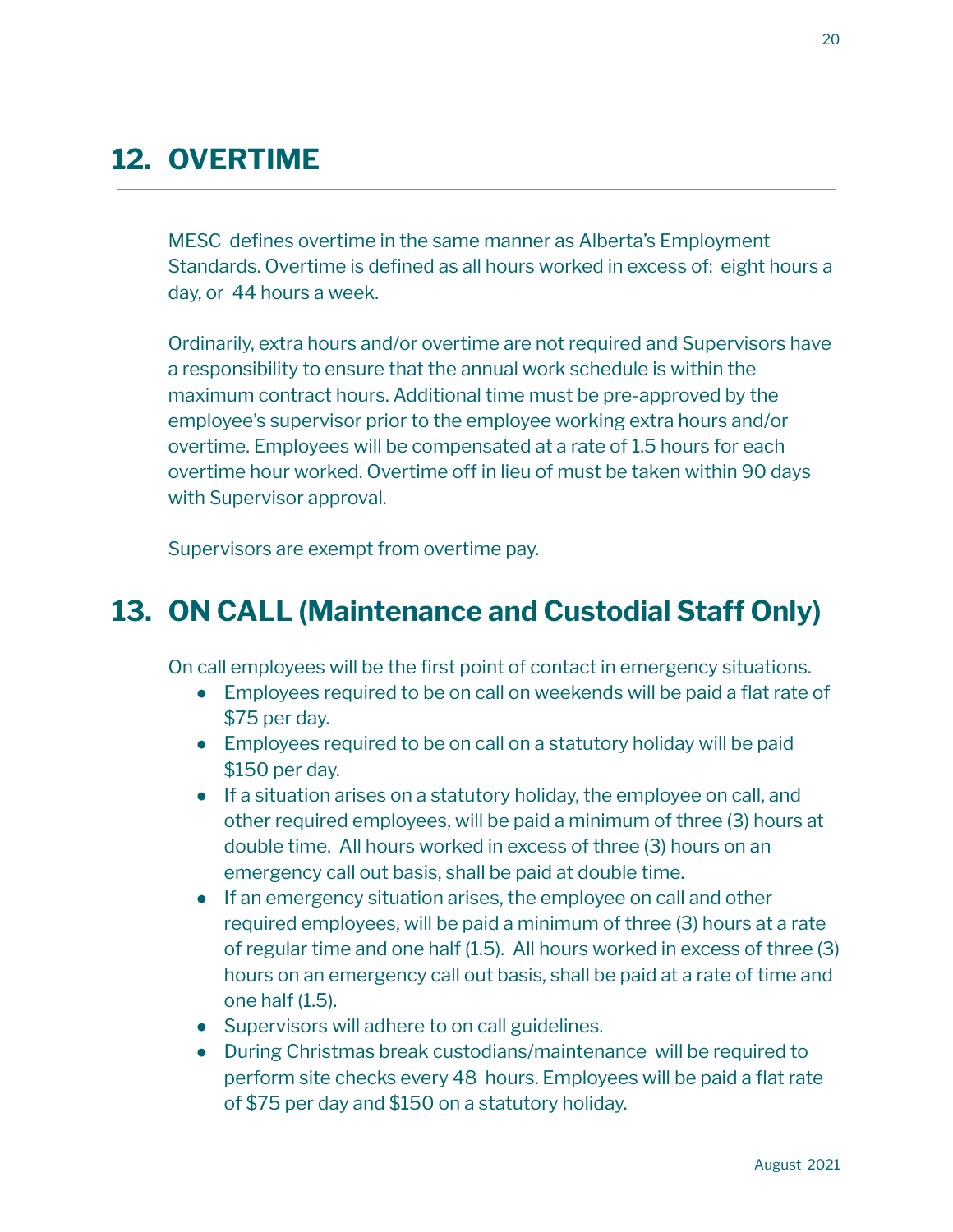# <span id="page-20-0"></span>**14. [HOURS](#page-1-0) OF WORK**

All employees are expected to work 7.5 hours per day exclusive of an unpaid eating break of at least thirty (30) minutes in accordance with the employee's schedule as determined by their supervisor. Employees may also be expected to work other hours as may be requested or required, from time to time. Employees hired on a part time basis will have schedules determined on a case by case basis.

## <span id="page-20-1"></span>**15. [DIFFERENTIAL](#page-1-0) PAY**

Ten (10) month employees will be entitled to pay differential between the ten (10) months worked, which is paid over twelve (12) months based on the number of days worked.

## <span id="page-20-2"></span>**16. SALARY [INCREMENT](#page-1-0)**

Salary increments are available to be awarded annually effective on the employee's anniversary date. All increments will be awarded solely on the basis of merit and favorable performance evaluations as determined by the supervisor.

Salaries for employees on the Instructor/Teacher and School Support salary grids are increased annually based on experience and/or education as determined by the salary grid .

Increment change shall occur at the beginning of the school year and/or February 1st. One year of teaching experience will be equivalent to 190 days.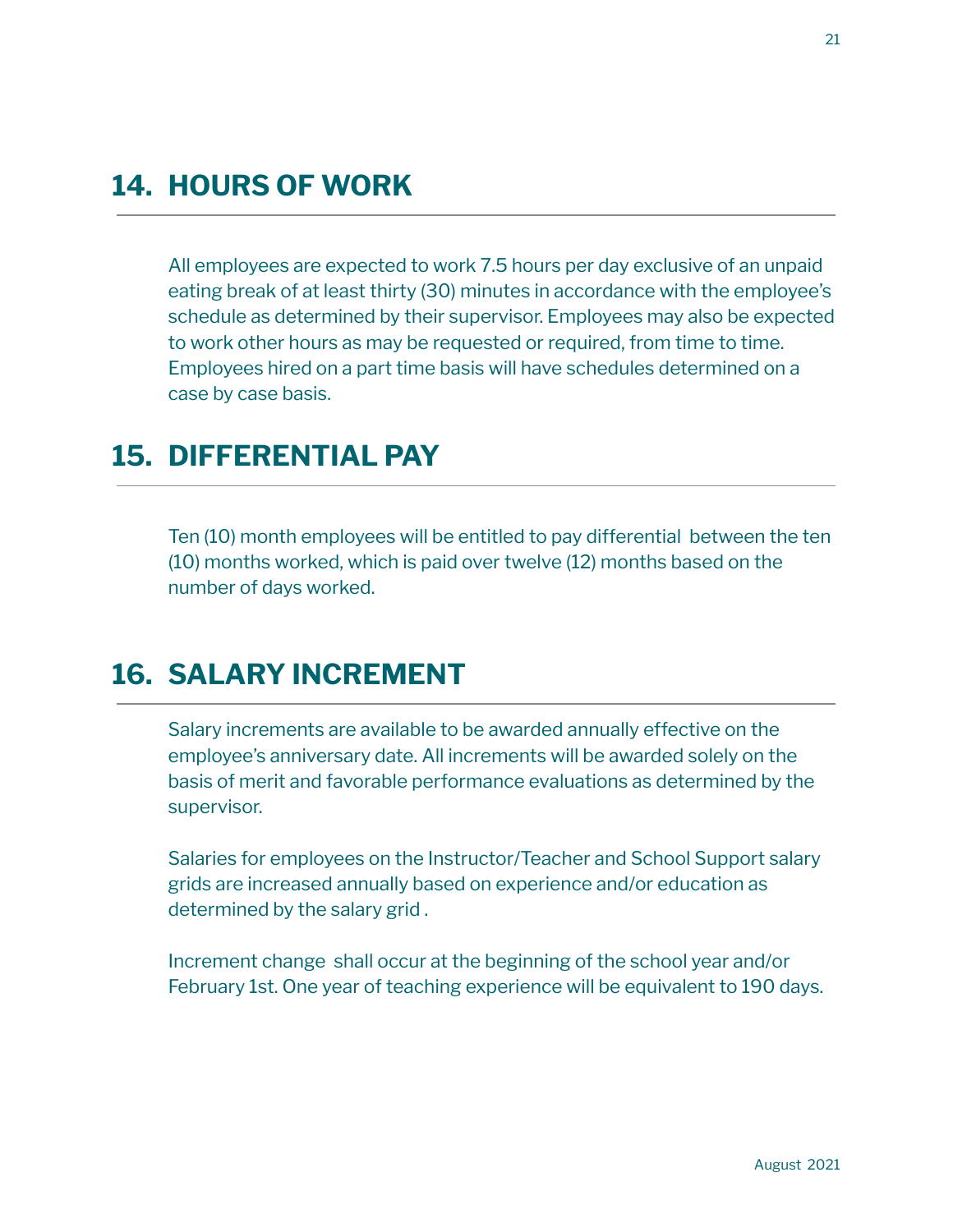# <span id="page-21-2"></span>**17. [EVALUATION](#page-1-0)**

The purpose of evaluating employees is to determine the extent to which they are demonstrating the competencies and job related tasks that MESC has determined are essential for employee success.

There are three different occasions when an employee would be evaluated by his/her supervisor:

- 1. Contractual purposes;
- 2. Salary Grid Placement; and
- 3. Job Performance.

## <span id="page-21-1"></span>**18. [PROFESSIONALISM](#page-1-0)**

MESC Employees shall conduct themselves professionally in accordance with MESC Administrative Procedures. The most commonly referred to APs related to professionalism include, but are not limited to:

AP 411 Social [Media](http://www.maskwacised.ca/download/411-social-media/?wpdmdl=1637&ind=1538586611193)

AP 413 Code of [Conduct](http://www.maskwacised.ca/download/413-code-of-conduct/?wpdmdl=1638&ind=1538586680771)

AP 422 [Employee](http://www.maskwacised.ca/download/422-employee-discipline/?wpdmdl=1648&ind=1538588041161) Discipline

Should an employee have questions or concerns related to professionalism, it is recommended that he/she speak to their direct supervisor.

## <span id="page-21-0"></span>**19. [ABANDONMENT](#page-1-0) OF POSITION**

An employee who is absent for three (3) consecutive working days (based on their scheduled shifts) without notifying, or responding to their supervisor, will be considered to have abandoned their position.